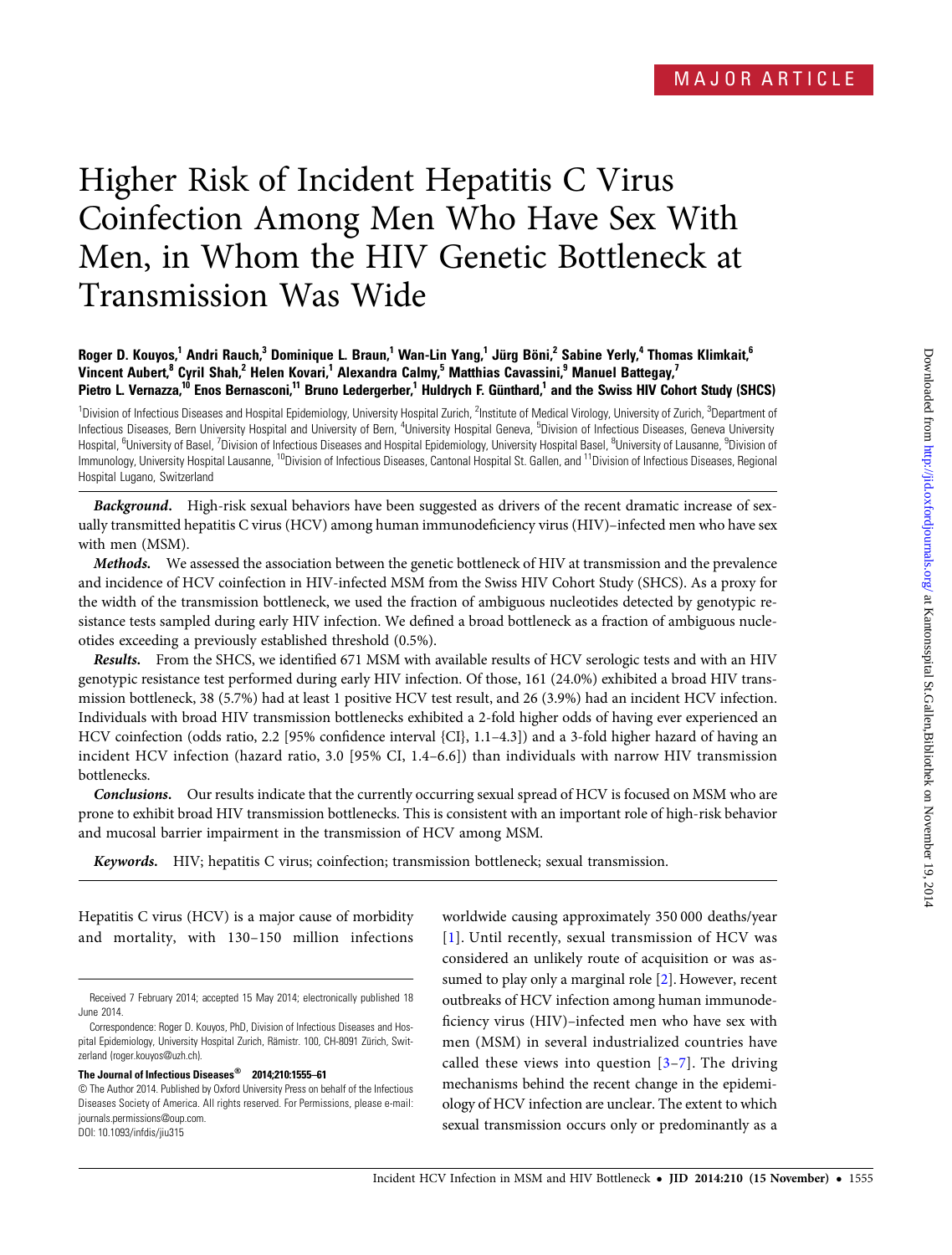consequence of high-risk practices is especially unclear. Several lines of evidence support this view, such as the absence of an increased incidence of HCV infection in HIV-infected heterosexuals [\[7\]](#page-6-0) and the increased frequency of high-risk practices in HCV/HIV-coinfected MSM [[6](#page-6-0)].

The majority of sexually transmitted HIV infections are founded by a single virus, such that the entire virus population observed in an HIV-infected patient consists of the descendants of a single transmitted virion [\[8\]](#page-6-0). This narrow genetic bottleneck at transmission (hereafter, the "transmission bottleneck") is reflected by the very low diversity observed in most recent HIV infections. However, in a minority (10%–20%) of sexually transmitted HIV infections, the transmission bottleneck is wide  $[8-12]$  $[8-12]$  $[8-12]$  $[8-12]$ ; that is, the infections are founded by  $\geq 2$  viruses and accordingly exhibit a high genetic diversity even during the early phase of infection. Intuitively, one would expect that the chance of such a wide transmission bottleneck is larger for highrisk sexual contacts, given that practices that increase the infection risk (ie, the transmission of at least 1 virion) should also increase the chance that >1 virus is transmitted simultaneously upon an infection event. To what extent this is the case is, however, still an open question, as some studies confirmed it [\[10](#page-6-0)–[12](#page-6-0)], while others failed to find evidence for a wider transmission bottleneck in HIV transmitted by high-risk sexual contact [\[9\]](#page-6-0).

Here, we used HIV/HCV-coinfection data from the Swiss HIV Cohort Study (SHCS) and diversity measures derived from the SHCS Drug Resistance Database (SHCS-DRDB) to assess the association between the HIV bottleneck and the prevalence and incidence of HCV infections and (as an additional indicator of high-risk behavior) of other sexually transmitted infections. The SHCS is the ideal setting for this analysis because it is highly representative for the HIV-infected population in Switzerland and because HCV-seronegative individuals enrolled in the SHCS have, since 1998, undergone testing at least every 2 years for incident HCV infections.

#### METHODS

We considered the clinical and demographic data from the SHCS and ambiguous-nucleotide scores derived from genotypic resistance tests in the SHCS-DRDB. The SHCS is an open cohort with continuous enrollment of HIV-infected individuals and semiannual follow-up visits [\[13](#page-6-0)]. In total, 18 200 individuals have been enrolled into the SHCS (as of December 2013). Of those, 11 291 have at least 1 genotypic resistance test (GRT) result in the SHCS-DRDB [[13](#page-6-0)–[15](#page-6-0)]. HCV status was ascertained by enzyme-linked immunosorbent assays or by use of quantitative polymerase chain reaction to detect HCV RNA (see the article by Wandeler et al [[7](#page-6-0)] for more details). The SHCS was approved by the individual local institutional review boards of all participating centers (a list of the centers is available at: <http://www.shcs.ch/31-health-care-providers>). Written informed consent was obtained for each SHCS participant.

The size of the transmission bottleneck can be estimated from the diversity observed in sequences sampled during early infection [[8](#page-6-0)]: if only 1 virus founds the new infection, diversity is low during early HIV infection; otherwise, diversity is high. Elsewhere [\[16\]](#page-6-0), we have shown that the fraction of ambiguous nucleotides ( $f_{ambiguous}$ ) is a good marker for viral diversity, with an excellent correlation with clonal diversity in early infection. Therefore, we used this quantity with the threshold of 0.5% (established previously  $[16]$  $[16]$ ) as a measure for the size of the transmission bottleneck. Specifically, the transmission bottleneck in a given patient was classified as wide if the earliest GRT for that patient was performed on a sample obtained within the first year after HIV seroconversion and exhibited a high diversity ( $f_{ambiguous} \ge 0.5\%$ ). Conversely, the transmission bottleneck was classified as narrow if the earliest GRT for that patient was performed on a sample obtained within the first year after HIV seroconversion and exhibited a low diversity  $(f_{ambiguous} < 0.5\%).$ 

Since only diversity observed in early HIV-1 infection is indicative of the width of the HIV transmission bottleneck, we focus our analysis on individuals with an accurate estimate of the infection date and a GRT performed on samples obtained during early infection. The group of patients with an accurate HIV infection/seroconversion date consisted of patients fulfilling at least 1 of the following conditions: (1) negative and positive HIV serologic test results <1 year apart, with the seroconversion date estimated as the midpoint between the last negative and the first positive HIV test result; (2) presence of symptoms indicating primary HIV infection (antiretroviral syndrome, as defined by the SHCS [[17\]](#page-6-0)); and (3) participation in the Zurich Primary HIV Infection Study [[9](#page-6-0)].

Statistical analyses were performed in Stata, version 12.0. Associations were assessed by univariable and multivariable logistic regression and Cox proportional hazards model for HCV infection incidence. In the logistic regression model, cases were defined as individuals who had at least 1 HCV-positive test result recorded in the SHCS, and controls were defined as individuals who never had a positive result of a test for HCV. In the Cox proportional hazards model for HCV infection incidence, we focused on individuals whose first HCV test result was negative and for whom at least 1 subsequent test result was available. Time at risk started at the time of this first negative HCV test result and ended at the date of the last HCV test. The multivariable models were adjusted for the potential confounders: laboratory that determined the sequences, year of HIV seroconversion, and age at HIV seroconversion. The variables "laboratory" and "width of the transmission bottleneck" were included as categorical variables, and the variables "year of HIV seroconversion" and "age at HIV seroconversion" were included as continuous variables. The validity of the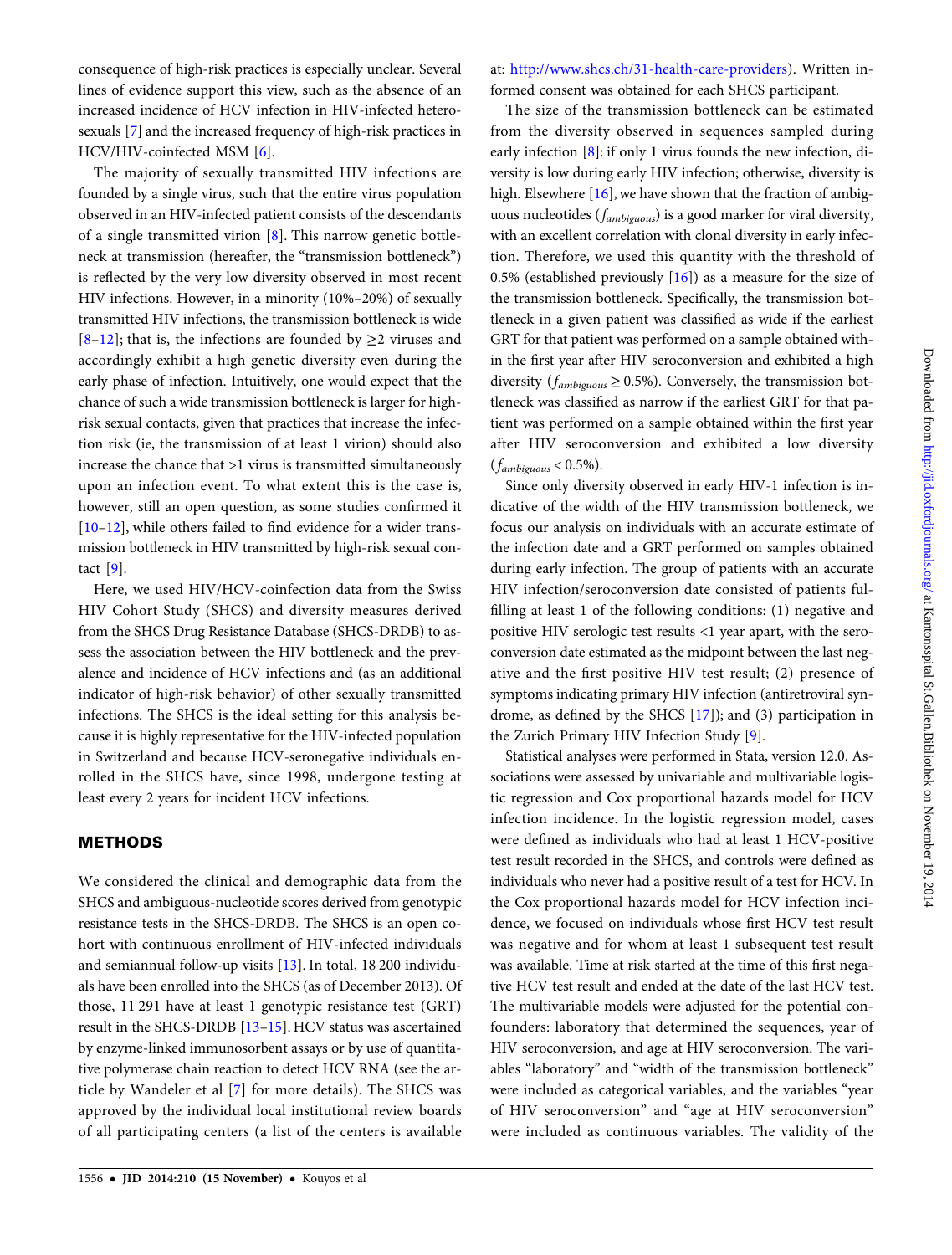Downloaded from http://jid.oxfordjournals.org/ at Kantonsspital St.Gallen,Bibliothek on November 19, 2014 Downloaded from <http://jid.oxfordjournals.org/> at Kantonsspital St.Gallen,Bibliothek on November 19, 2014

<span id="page-2-0"></span>proportional hazards assumptions were tested by Schoenfeld residuals [[18](#page-6-0)] and could not be rejected at a P value of .05.

## RESULTS

Here, we assessed the relation between the size of the HIV transmission bottleneck and the risk of acquiring an HCV coinfection. The size of the transmission bottleneck was derived from the diversity detected by GRTs. A high HIV diversity indicates a broad HIV transmission bottleneck only if the sample stems from a recently infected patient. Therefore, we restricted our analysis to patients for whom the SHCS and the SHCS-DRDB contained both an accurate estimate of their date of HIV seroconversion and the result of a GRT that was performed within the first year after HIV seroconversion. A total of 1194 patients fulfilled these 2 criteria. Because the HCV serostatus of individuals enrolled in the SHCS has been systematically tested since 1998 (tests are performed on individuals at least every 2 years), we further restricted our analysis to patients with a date of HIV seroconversion during 1998 or later (1104 patients). Accordingly, information on the HCV status was available for most of those individuals (1084 of 1104 patients). Since sexually transmitted HCV has been observed almost exclusively among MSM [[3](#page-6-0)–[7\]](#page-6-0), the main analysis presented here focuses on this transmission group. The MSM transmission group was defined as males in the SHCS who stated that their likely route of acquiring HIV was homosexual sex and who did not indicate any injection drug use at their follow-up visits. These corresponded to 671 of 1084 patients with a GRT result from early infection period and information on their HCV status (Figure 1). Overall, we included all MSM in the SHCS with an accurate estimation of their date of HIV seroconversion after 1998 who had a GRT performed within 1 year of their estimated HIV seroconversion and for whom at least 1 HCV test result was available (Figure 1). According to these criteria, 671 patients were included in the analysis (Table [1\)](#page-3-0).

We found that HIV-infected MSM with a wide HIV transmission bottleneck had a substantially higher risk of experiencing an HCV coinfection: among HIV-infected MSM with a narrow HIV transmission bottleneck, 4.5% (23 of 510) had ever been coinfected with HCV, compared with 9.3% of HIVinfected MSM (15 of 161) with a wide HIV bottleneck. This corresponds to an odds ratio (OR) of 2.2 (95% confidence interval [CI], 1.1–4.3). To assess the impact of the HIV bottleneck on the HCV infection incidence, we focused on the 558 HIVinfected MSM whose first HCV test had a negative result and for whom results of subsequent tests were available. If the HIV transmission bottleneck was narrow, we found 14 HCV infections in 2300 person-years, resulting in an HCV infection incidence of 6 cases/1000 person-years. If the HIV transmission bottleneck was broad, we found 12 infections in 656 personyears, resulting in an HCV infection incidence of 18 cases/



**Figure 1.** Flow diagram for the study population. The last selection (in grey) corresponds to the subpopulation used for the analysis of incident hepatitis C virus (HCV) infections. Abbreviations: GRT, genotypic resistance test; HIV, human immunodeficiency virus; MSM, men who have sex with men; SHCS, Swiss HIV Cohort Study.

1000 person-years. In a Cox proportional hazards model, we found that the hazard ratio (HR) of HCV acquisition was 3.0 (95% CI, 1.4–6.6) if the HIV transmission bottleneck was wide, compared with a narrow bottleneck (Figure [2](#page-3-0)). Thus, both the prevalence and incidence of HCV coinfection were >2-fold higher if the bottleneck at HIV transmission was wide.

The associations between HCV infection incidence and prevalence on the one hand and the size of the HIV transmission bottleneck on the other hand were not affected by age, year of HIV seroconversion, or laboratory performing the GRT. The analysis that controlled for these variables yielded an OR for experiencing an HCV infection of 2.2 (95% CI, 1.1–4.4) and the corresponding HR in the Cox proportional hazards model for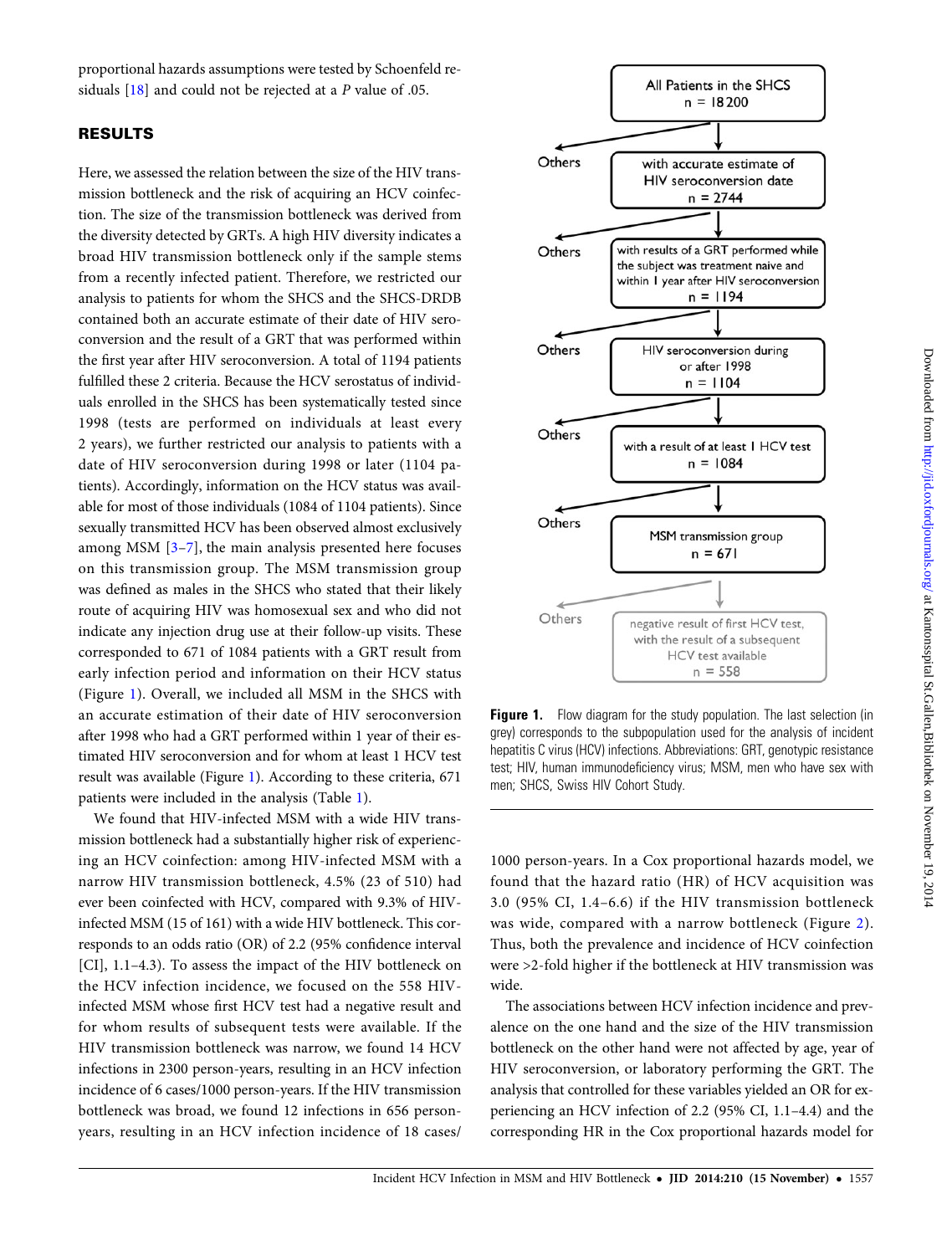#### <span id="page-3-0"></span>Table 1. Characteristics of the Study Population

| Characteristic                                             | Without HCV      | With HCV         | Total            |     |
|------------------------------------------------------------|------------------|------------------|------------------|-----|
| HIV transmission bottleneck                                |                  |                  |                  | .03 |
| Narrow                                                     | 487 (95.5)       | 23(4.5)          | 510 (100)        |     |
| <b>Broad</b>                                               | 146 (90.7)       | 15(9.3)          | 161 (100)        |     |
| Age at HIV seroconversion, y                               | $35(28-41)$      | $33(27-41)$      | 34 (28–41)       | .56 |
| Year of HIV seroconversion                                 | 2007 (2004-2009) | 2008 (2005-2009) | 2007 (2004-2009) | .39 |
| Ethnicity                                                  |                  |                  |                  | .35 |
| White                                                      | 582 (94.0)       | 37(6.0)          | 619 (100)        |     |
| Not white                                                  | 51 (98.1)        | 1(1.9)           | 52 (100)         |     |
| Laboratory                                                 |                  |                  |                  | .63 |
| Zurich                                                     | 294 (95.2)       | 15(4.9)          | 309 (100)        |     |
| Geneva                                                     | 193 (93.2)       | 14(6.8)          | 207 (100)        |     |
| Lausanne                                                   | 107 (93.0)       | 8(7.0)           | 115 (100)        |     |
| Basel                                                      | 39(97.5)         | 1(2.5)           | 40 (100)         |     |
| First available CD4 <sup>+</sup> T-cell count, cells/uL    | 470 (327–631)    | 464 (320-634)    | 470 (327-631)    | .8  |
| First available HIV RNA value, log <sub>10</sub> copies/mL | $5.0(4.4 - 5.9)$ | $5.3(4.5 - 6.7)$ | $5.0(4.4 - 5.9)$ | .27 |

Data are no. (%) of study participants or median (interquartile range). The study population was defined as men who have sex with men, who had results of a genotypic resistance test performed during early human immunodeficiency virus (HIV) infection, and who had results of at least 1 test for detection of hepatitis C virus (HCV; Figure [1](#page-2-0)).

<sup>a</sup> By the Fisher exact test, for count data, and by the Wilcoxon rank sum test, for continuous variables.

HCV infection incidence was 3.2 (95% CI, 1.5–6.9; Tables 2 and [3](#page-4-0)). Among the demographic confounders, 2 should be noted in particular: the time of the GRT and the laboratory performing the GRT. These variables are potential confounders because in one of the laboratories the frequency of patients reporting a GRT with an  $f_{ambiguous}$  value of  $\geq$  0.5% has increased over time (because of a higher propensity of calling ambiguous



**Figure 2.** Kaplan–Meyer estimates for hepatitis C virus (HCV) infection incidence among patients with narrow (solid gray line) and broad (dashed black line) transmission bottlenecks. The graph has been truncated when the number of patients at risk in the smaller stratum was <10 (see [Supple](http://jid.oxfordjournals.org/lookup/suppl/doi:10.1093/infdis/jiu315/-/DC1)[mentary Figure 1](http://jid.oxfordjournals.org/lookup/suppl/doi:10.1093/infdis/jiu315/-/DC1) for a version of the graph without truncation). The logrank test was performed on the nontruncated data.

nucleotides in the laboratory; logistic regression OR, 1.1 per year [95% CI, 1.0–1.2 per year]), while the incidence of HCV infection has also increased over time in Switzerland [[7](#page-6-0)]. However, because the incidence and HR remained almost unchanged by controlling for laboratory and time of HIV seroconversion in the multivariable models, this potential confounding has only a weak effect and cannot explain the observed

# Table 2. Results of Multivariable Logistic Regression Analysis for Prevalent Cases of Hepatitis C Virus Infection

|                                                  | Univariable Analysis  |            | Multivariable Analysis |            |
|--------------------------------------------------|-----------------------|------------|------------------------|------------|
| Factor                                           | OR (95% CI)           | P<br>Value | OR (95% CI)            | P<br>Value |
| HIV transmission<br>bottleneck                   |                       | .02        |                        | .02        |
| Narrow                                           | 1 (Reference)         |            | 1 (Reference)          |            |
| <b>Broad</b>                                     | $2.17(1.11 - 4.28)$   |            | $2.21(1.12 - 4.39)$    |            |
| Age at HIV<br>seroconversion<br>(perV)           | $0.99(.96 - 1.03)$    | .72        | $0.99$ (.96-1.03)      | .66        |
| Year of HIV<br>seroconversion<br>(per <i>y</i> ) | $1.04$ $(.94 - 1.14)$ | .43        | $1.07$ $(.96 - 1.18)$  | .23        |
| Laboratory                                       |                       | .55        |                        | .31        |
| Zurich                                           | 1 (Reference)         |            | 1 (reference)          |            |
| Geneva                                           | 1.42 (.67-3.01)       |            | 1.91 (.84–4.35)        |            |
| Lausanne                                         | $1.42$ (.67-3.01)     |            | $1.61(.66 - 3.95)$     |            |
| Basel                                            | $0.50$ (.06-3.91)     |            | $0.56$ $(.07 - 4.41)$  |            |

Abbreviations: CI, confidence interval; HIV, human immunodeficiency virus; OR, odds ratio.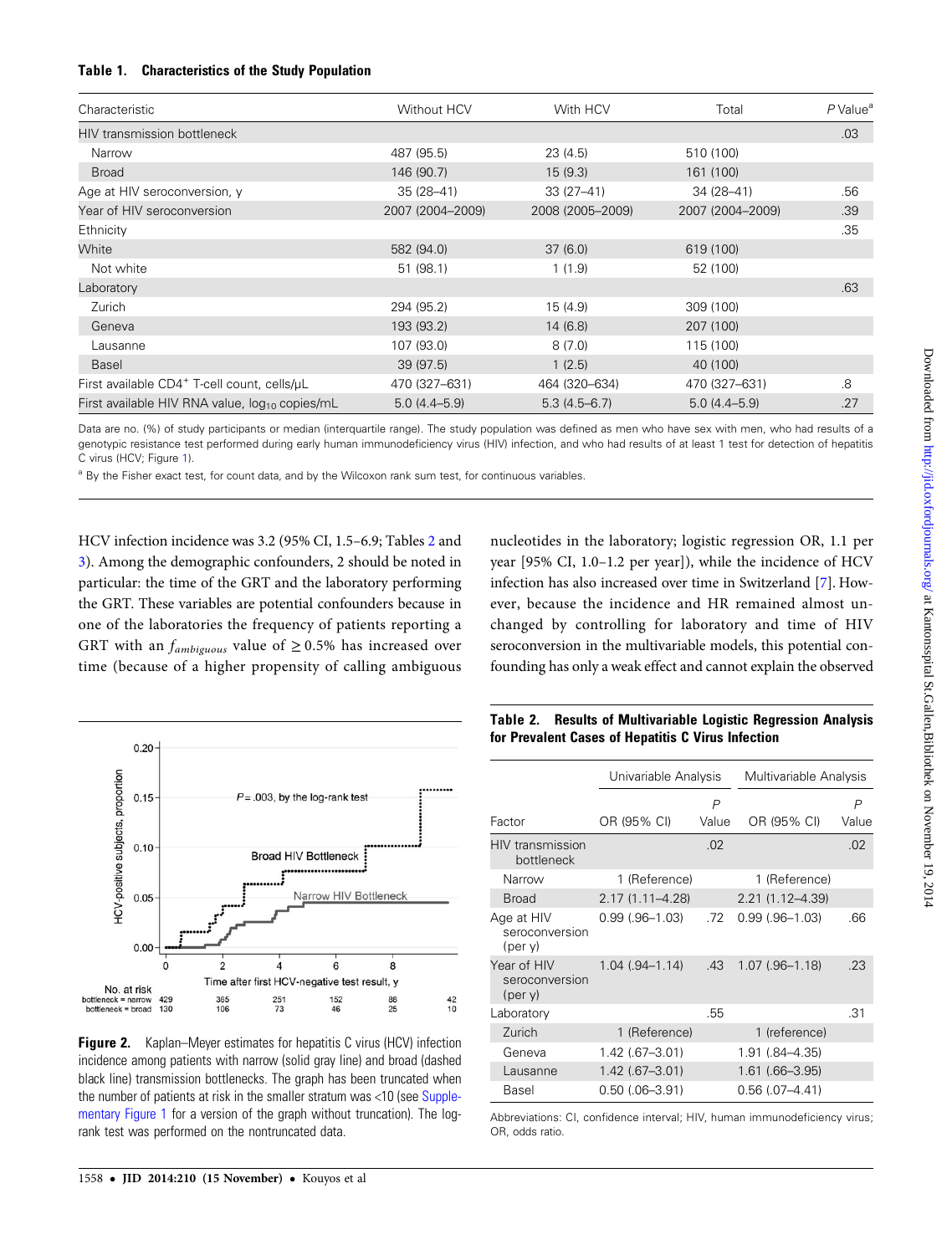<span id="page-4-0"></span>Table 3. Results of Multivariable Cox Proportional Hazards Modeling for Incident Hepatitis C Virus Infection

|                                                  | Univariable Analysis |               | Multivariable Analysis |            |
|--------------------------------------------------|----------------------|---------------|------------------------|------------|
| Factor                                           | HR (95% CI)          | P<br>Value    | HR (95% CI)            | P<br>Value |
| HIV transmission<br>bottleneck                   |                      | .005          |                        | .004       |
| Narrow                                           | 1 (Reference)        |               | 1 (Reference)          |            |
| <b>Broad</b>                                     | $3.02(1.40 - 6.55)$  |               | $3.17(1.45 - 6.91)$    |            |
| Age at HIV<br>seroconversion<br>(per <i>y</i> )  | $0.96(.91 - 1.01)$   | .12           | $0.96(.91 - 1.01)$     | .11        |
| Year of HIV<br>seroconversion<br>(per <i>y</i> ) | 1.60 (1.28-2.00)     | < .001        | 1.62 (1.29 - 2.02)     | $-.001$    |
| Laboratory                                       |                      | $\mathcal{P}$ |                        | .08        |
| Zurich                                           | 1 (Reference)        |               | 1 (Reference)          |            |
| Geneva                                           | $0.85(.33 - 2.19)$   |               | 1.61 (.62-4.13)        |            |
| Lausanne                                         | 1.76 (.66-4.74)      |               | $1.87(.69 - 5.11)$     |            |
| Basel                                            | O                    |               | 0                      |            |

Abbreviations: CI, confidence interval; HIV, human immunodeficiency virus; HR, hazard ratio.

association between diversity and HCV coinfection risk. Because of the small numbers of HCV infections in our study population (38 patients who ever had an HCV infection, and 26 with incident HCV infection), we did not include additional covariables in the multivariable models shown in Tables [2](#page-3-0) and 3. However, we found similarly strong effects of the transmission bottleneck ( $OR > 2$  and  $HR > 3$ ) when additionally adjusting for the other variables listed in Table [1](#page-3-0).

# **DISCUSSION**

Here, we have shown that HIV-infected MSM from the SHCS who experienced a broad HIV transmission bottleneck had a >3-fold higher risk of acquiring HCV. This result is robust against correction for potential demographic confounders such as age, calendar year, or the laboratory performing the GRT. Our finding suggests that the HCV epidemic among MSM is currently focused on individuals who were also prone to experience a broad transmission bottleneck.

In this study, we focused on MSM because the recent increase in HCV infection incidence has so far been found only in this transmission group [[3](#page-6-0)–[7](#page-6-0)]. We extended our analysis to other transmission groups but did not find significant associations between the size of the transmission bottleneck and the risk of an HCV infection for individual transmission groups other than MSM (data not shown). It should be noted that the number of individuals with GRTs available for early infection was much smaller for these transmission groups (Figure [1\)](#page-2-0). Moreover, a test for homogeneity could not reject the null-hypothesis that the ORs are the same across groups ( $P = .33$ ). Thus, because of the limited data available, it is currently unclear whether this association between the transmission bottleneck and the risk of an HCV infection also extends to other transmission groups.

Previous work has shown an association between high-risk sexual practices and both the risk of HCV infection [\[3](#page-6-0)–[7](#page-6-0)] and a broader HIV transmission bottleneck, although the latter association has not been found in all studies [\[8](#page-6-0)–[12\]](#page-6-0). Similarly, injection drug use has also been associated with a broad HIV transmission bottleneck [[19](#page-6-0)]. In the light of these previous studies on both high-risk sex and injection drug use, our results can be explained as follows: MSM engaging in high-risk behavioral practices have a larger chance of experiencing both a wide HIV transmission bottleneck and infection with HCV. Hence, a wide transmission bottleneck is an indicator for high-risk behavior and therefore for an increased risk of an HCV transmission.

Even though the association between broad HIV transmission bottlenecks and HCV infection might have been caused by undisclosed injection drug use among the MSM population, we believe that high-risk sexual behavior is a more likely cause for the association. It should be noted that the SHCS collects very detailed information on injection drug use at the semiannual follow-up visits and that even a single report of injection drug use in a follow-up visit led to exclusion from our study population, thereby minimizing the potential problem of undisclosed injection drug use. Moreover, similar to Wandeler et al [\[7\]](#page-6-0), we found that the incidence of HCV infection was positively associated with reporting unprotected sex and with a history of concomitant syphilis, highlighting the role of sexual transmission (data not shown). Including those factors into the multivariate model for HCV infection incidence (summarized in Table 3) caused only minor changes in the effect of a broad bottleneck (adjusted HR, 2.8). In addition, in a large molecular epidemiology study, we have clearly shown that HIV sequences from MSM hardly ever cluster together with those of injection drug users  $(\leq 2\%)$ , thus rendering injection drug use highly unlikely as a confounder [\[20](#page-6-0)]. Finally, in recent work [[21\]](#page-6-0) we found that the prevalence and incidence of HCV coinfection in HIV-infected MSM is clearly associated with the HIV phylogeny, which again provides evidence that at least some cases of transmission occur via sex.

One may speculate that a wide HIV transmission bottleneck and an increased risk for HCV coinfection are linked because both are facilitated by high-risk, traumatic sex causing breaches/impairment of the mucosal barrier during sexual transmission. This interpretation of the results (but not the results as such) assumes that the risk behavior at the time point of HIV acquisition is indicative of the behavior during later time points. This assumption still allows for changes of risk behavior over time because it only involves the much weaker requirement that some residual correlation persists over time. An alternative mechanism that may cause the observed association is that syphilitic ulcers increase the probability both for broad HIV transmission bottlenecks and for HCV coinfection. Individuals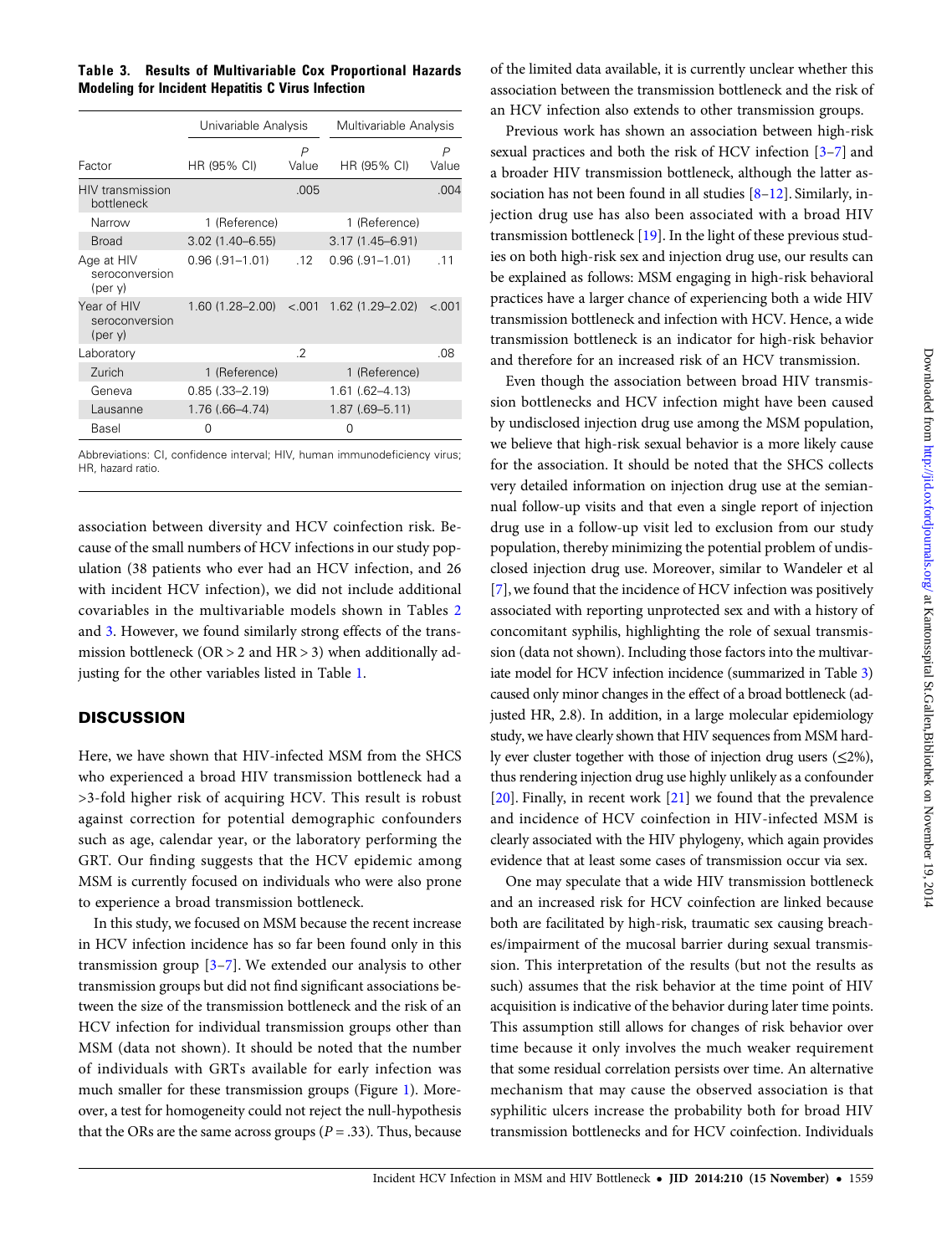<span id="page-5-0"></span>with a broad HIV transmission bottleneck exhibited a slight but nonsignificant increase in the risk of a syphilis coinfection (OR, 1.23 [95% CI, .86–1.8]), lending partial support for this alternate mechanism. Finally, we found that 24 of 26 incident HCV infections occurred after antiretroviral therapy initiation and that the 2 individuals who acquired HCV while therapy naive exhibited both a narrow HIV transmission bottleneck. However, this association is not significant ( $P = .48$ , by the Fisher exact test), and it is not clear which mechanism could have generated the association. Independently of these possible interpretations, our results indicate that HCV coinfections are currently focused on a subgroup of MSM: namely those who—for behavioral or biological reasons—are more prone to experience a broad bottleneck at HIV transmission.

This study has several limitations. First, the propensity of calling ambiguous nucleotides might vary between laboratories and over time. In fact, we found such an effect of time for one laboratory. However, our results remained robust after controlling for laboratory and year of HIV seroconversion in multivariable models, indicating that this effect did not have a major impact on our results. Second, our interpretation that high-risk sex is causing the association between HCV infections and a broad HIV transmission bottleneck hinges on the assumption that undisclosed injection drug use is negligible. Finally, our study has been conducted in the particular epidemiological setting of the SHCS, and it remains to be shown whether similar effects occur also in other settings. This problem is mitigated by the fact that the rise of sexually transmitted HCV has occurred in a similar way (eg, with similar time scales and populations at risk) in many different industrialized countries [[3](#page-6-0)–[7\]](#page-6-0). This suggests that high-risk sexual behavior might also play a similar role across epidemiological settings.

Overall, our results show that HCV transmission among MSM occurs preferentially among individuals who also exhibit a broad HIV transmission bottleneck. From a general perspective, this provides a proof of principle of how molecular tools can be used to identify core groups for disease transmission. For HCV, it indicates that high-risk behavioral transmission and possibly high-risk sexual behavior leading to mucosal breaches may have played an important role in the recent transition of HCV from an almost uniquely parenterally transmitted pathogen to one that is transmitted, in at least some cases, via sex.

# STUDY GROUP MEMBERS

The members of the Swiss HIV Cohort Study are as follows: V. Aubert, J. Barth, M. Battegay, E. Bernasconi, J. Böni, H. C. Bucher, C. Burton-Jeangros, A. Calmy, M. Cavassini, M. Egger, L. Elzi, J. Fehr, J. Fellay, P. Francioli, H. Furrer (chairman of the Clinical and Laboratory Committee), C. A. Fux, M. Gorgievski, H. Günthard (president of the SHCS), D. Haerry (deputy of the Positive Council), B. Hasse,

#### Supplementary Data

[Supplementary materials](http://jid.oxfordjournals.org/lookup/suppl/doi:10.1093/infdis/jiu315/-/DC1) are available at The Journal of Infectious Diseases online (<http://jid.oxfordjournals.org>). Supplementary materials consist of data provided by the author that are published to benefit the reader. The posted materials are not copyedited. The contents of all supplementary data are the sole responsibility of the authors. Questions or messages regarding errors should be addressed to the author.

#### Notes

Acknowledgments. We thank the patients who participate in the SHCS; the physicians and study nurses, for excellent patient care; the resistance laboratories, for high-quality genotypic drug resistance testing; SmartGene (Zug, Switzerland), for technical support; Brigitte Remy, Martin Rickenbach, F. Schoeni-Affolter, and Yannick Vallet (SHCS Data Center, Lausanne), for data management; and Danièle Perraudin and Mirjam Minichiello, for administrative assistance.

Disclaimer. The funders had no role in study design, data collection and analysis, decision to publish, or preparation of the manuscript.

Financial support. This work was supported by the Swiss National Science Foundation (grants 33CS30-134277 and 33CS30-148522 to the Swiss HIV Cohort Study [SHCS]); SHCS projects 470, 528, and 569; the SHCS Research Foundation; the Swiss National Science Foundation (grants 324730-130865 [to H. F. G.] and PZ00P3-142411 [to R. D. K.]); the European Community's Seventh Framework Program (grants FP7/2007–2013 [to the SHCS] and 223131 [to H. F. G., under the Collaborative HIV and Anti-HIV Drug Resistance Network]); the Yvonne-Jacob Foundation (to H. F. G.); the Union Bank of Switzerland (grant to H. F. G., in the name of an anonymous donor); Gilead, Switzerland (unrestricted grant to the SHCS research foundation); and the University of Zurich's Clinical Research Priority Program "Viral infectious diseases: Zurich Primary HIV Infection Study" (to H. F. G.).

Potential conflicts of interest. H. F. G. has been an adviser and/or consultant for GlaxoSmithKline, Abbott, Gilead, Novartis, Boehringer Ingelheim, Roche, Tibotec, Pfizer, and Bristol-Myers Squibb and has received unrestricted research and educational grants from Roche, Abbott, Bristol-Myers Squibb, Gilead, Astra-Zeneca, GlaxoSmithKline, and Merck Sharp & Dohme (all money went to the institution with which he is affiliated). E. B. has been consultant for BMS, Gilead, ViiV Healthcare, Pfizer, MSD, and Janssen; received unrestricted research grants from Gilead, Abbott, Roche, and MSD; and received travel grants from BMS, Boehringer Ingeldheim, Gilead, MSD, and Janssen. All other authors report no potential conflicts.

All authors have submitted the ICMJE Form for Disclosure of Potential Conflicts of Interest. Conflicts that the editors consider relevant to the content of the manuscript have been disclosed.

#### **References**

- 1. Who Factsheet HCV. [http://www.who.int/mediacentre/factsheets/](http://www.who.int/mediacentre/factsheets/fs164/en/) [fs164/en/](http://www.who.int/mediacentre/factsheets/fs164/en/). Accessed 23 June 2014.
- 2. Bresters D, Reesink HW, van der Poel CL, et al. Sexual transmission of hepatitis C virus. Lancet 1993; 342:210–1.